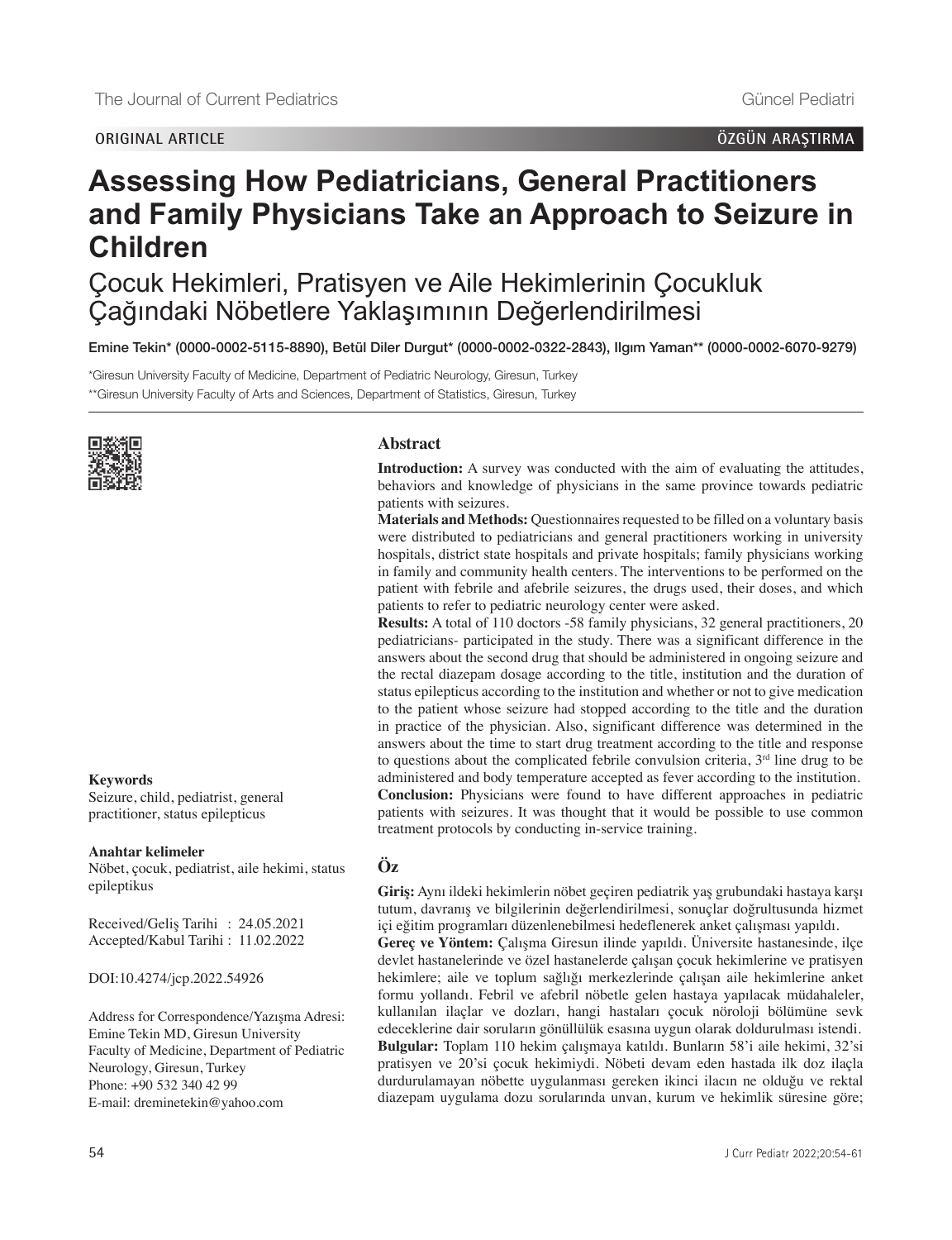nöbetin kaçıncı dakikasında status epileptikus kabul edileceği sorusunda kurum ve hekimlik süresine göre; acile geldiğinde nöbeti durmuş hastaya ilaç verilip verilmeyeceği sorusunda unvan ve hekimlik süresine göre anlamlı farklılık vardı. İlaç tedavisinin hangi dakikada başlaması gerektiği unvana göre, nöbeti durmayan hastada 3. uygulanacak ilaç, ateş değeri ve komplike febril nöbet kriterlerinden olmayan hangisidir sorularında kuruma göre anlamlı farklılık tespit edildi.

**Sonuç:** Hekimlerin acile nöbet ile gelen çocuk hastalarda birbirinden farklı yaklaşımları olduğu görüldü. Hizmet içi eğitim yapılarak ortak tedavi protokollerinin kullanılmasının sağlanabileceği düşünüldü.

### **Introduction**

Seizures are among the most common neurological emergencies encountered in children. It has been reported that 4-10% of children have a non-triggered seizure up to the age of 16 (1). Seizures constitute 1% of emergency admissions (2). Every physician should have sufficient knowledge about the approach to seizures. Pediatricians are more familiar with the seizure management (3).

General practitioners and family physicians who do not keep emergency shifts are unfortunately staying away from this issue because they do not use their knowledge in the clinic. The conditions of the centers worked may cause the formation of different algorithms. For this reason, a questionnaire was sent to physicians working in the city center and districts, family health, community health centers and private hospitals in our city, and their applications were learned.

#### **Materials and Methods**

The study was conducted in the province of Giresun. The questionnaire forms were delivered to pediatricians and general practitioners/family physicians in university hospitals, district state hospitals and private hospitals by hand and via e-mail, and they were requested to be filled in on a voluntary basis.

We prepared a questionnaire containing questions to determine the attitude, awareness and level of knowledge of physicians in managing patients with seizures. The sociodemographic data form consisted of seven questions, including age, gender, title, duration of practice, the institution where they were employed, the status of being on shifts, and how many patients with seizures they see per month. In the questionnaire form, there were 20 questions about the febrile and afebrile seizures, interventions and doses of the medications should be used for a patient who had a seizure. These questions were asked as multiple choice

and fill in the blanks, and some questions offered more than one correct option.

Due approval was obtained from Giresun University Clinical Research Ethics Committee for the study (approval number: 15, date: 18.02.2021).

#### *Statistical Analysis*

IBM SPSS 23 package program was used. The differences between groups were examined using Kruskal-Wallis test, which is one of the non-parametric tests, and then the binary differences were compared with Tamhane's  $T^2$  test.

### **Results**

A total of 110 physicians participated in our study. 39 were female, 63 were male and eight physicians did not specify their gender. The questionnaire was filled out by 20 (18%) pediatricians, 58 (53%) family physicians (4 specialist family physicians) and 32 (29%) general practitioners. 52 (47.3%) of the physicians work in family health center (FHC),  $3(2.7%)$  in community health center (CHC), 22 (20%) in district state hospital (DH), 22 (20%) in university hospital, and 11 (10%) in the private hospitals. 62 (56%) of the physicians stay on duty at the hospital. 46 (43%) physicians did not meet any patient with seizures in the pediatric age group, 52 (47%) physicians meet less than five, and 11 (10%) physicians meet 5 or more patients with seizures per month.

All of the interventions that should be done in the patient who came to the emergency department with an ongoing seizure were given as the choices and wanted to be marked. 26 physicians (11 general practitioners, 11 family physicians, 4 pediatricians) marked all of them. The marking rate of the other procedures with decreasing rates was: supplying vascular access (85%), supplying oxygen (83%), measuring fever (77%), measuring blood glucose (69%), testing biochemical parameters (54%), measuring blood pressure (50%) and aspiration of the patients mouth (48%).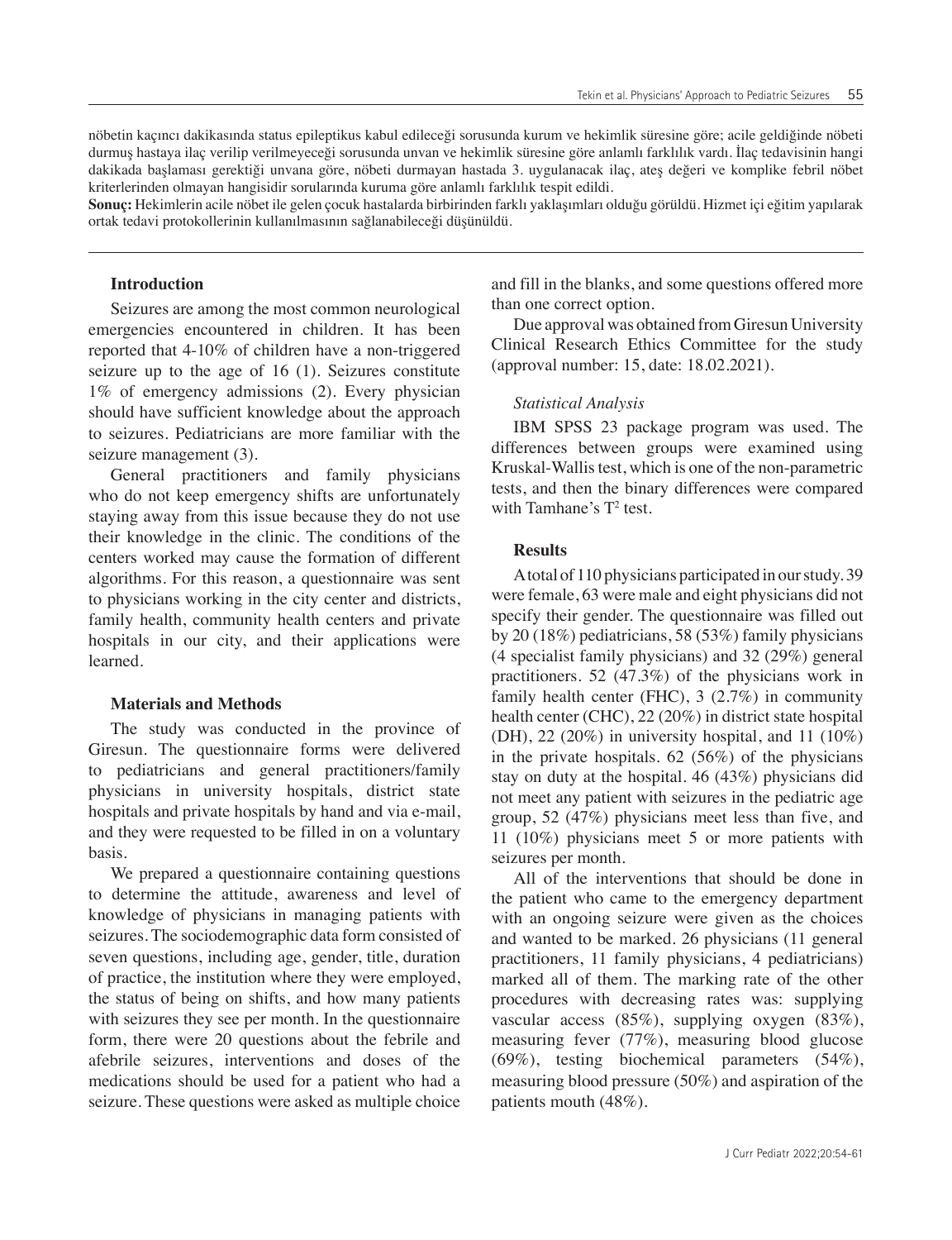The survey included questions whether the drug would be given to the patient whose seizure had stopped; which drug should be preferred; when to start the drug treatment; what should be the  $1<sup>st</sup>$ ,  $2<sup>nd</sup>$ and 3rd line drugs; how long the seizure lasts should be considered as status epilepticus; which temperature should be accepted as fever; which were not included in the criteria of complicated febrile seizure (FS); which patient should be referred to the pediatric neurology department and dosage of rectal diazepam, benzodiazepine (BZ) and phenytoin (PHT). The answers of the physicians changed according to the title, the institution studied and the duration of practice. Only the statistically significant ones were written in Table 1-3.

Most of the physicians in FHC left blank the questions asking the dosage of the above written drugs and their correct response rate was very low. The rate of accurate knowledge in the university hospital (BZ: 59% and PHT: 59%, respectively) was lower than the DH (BZ: 77%, PHT: 90%) and the private hospital (BZ: 72%, PHT: 90%). As for the title, it was seen that more than half of family physicians and general practitioners left blank, the rate of correct answer decreased as pediatrician, general practitioner and family physician, respectively, 85-44-28% for BZ and 95-38-25% for PHT.

Administration routes of midazolam was asked and the answers were marked in decreasing order as intravenous (IV) 90%, intramuscular (IM) and nasal 43%, rectal 38%, buccal 20%. Only 5 physicians (3 family physicians, 1 general practitioner, 1 pediatrician) marked all of them.

The drugs which might be used in status epilepticus were chosen in decreasing rates as benzodiazepine 86%, phenytoin 80%, phenobarbital 55%, valproic acid and general anesthetics 54%, propofol 42%, levetiracetam 41%, thiopental/pentoparbital 33% and ketamine 25%. Six out of the seven physicians who marked all of them true in this question were pediatricians.

It is stated that no physician started an anticonvulsive drug to a patient with first simple FS. After the first simple FS, family physicians and general practitioners choose to refer pediatric neurology at a rate of 70% and this rate was 20% for the pediatricians. It was

| Table 1. Questions showing a significant difference in the assessment by title                    |                |      |                |          |                |                |                |              |                        |  |  |
|---------------------------------------------------------------------------------------------------|----------------|------|----------------|----------|----------------|----------------|----------------|--------------|------------------------|--|--|
|                                                                                                   | Family doctor  |      | Pediatrist     |          | Practitioner   |                | Total          |              |                        |  |  |
| Questions                                                                                         | N <sub>0</sub> | $\%$ | No             | $\%$     | N <sub>o</sub> | $\%$           | N <sub>o</sub> | $\%$         | p                      |  |  |
| Would you give treatment to the patient whose seizure stopped?                                    |                |      |                |          |                |                |                |              |                        |  |  |
| Yes                                                                                               | 27             | 47.4 | 1              | 5.3      | 23             | 71.9           | 51             | 47.2         | $< 0.001$ <sup>*</sup> |  |  |
| N <sub>o</sub>                                                                                    | 30             | 52.6 | 18             | 94.7     | 9              | 28.1           | 57             | 52.8         |                        |  |  |
| At what minute of the seizure do you start treatment?                                             |                |      |                |          |                |                |                |              |                        |  |  |
| 1. min                                                                                            | 36             | 69.2 | 10             | 52.6     | 28             | 87.5           | 74             | 71.8         | $0.025*$               |  |  |
| 3. min                                                                                            | 5              | 9.6  | 5              | 26.3     | 3              | 9.4            | 13             | 12.6         |                        |  |  |
| 5. min                                                                                            | 8              | 15.4 | $\overline{4}$ | 21.1     | $\mathbf{1}$   | 3.1            | 13             | 12.6         |                        |  |  |
| $10. \text{min}$                                                                                  | 1              | 1.9  | $\Omega$       | $\theta$ | $\Omega$       | $\overline{0}$ | 1              | 1            |                        |  |  |
| $15. \text{min}$                                                                                  | $\overline{c}$ | 3.8  | $\Omega$       | $\Omega$ | $\Omega$       | $\Omega$       | $\overline{2}$ | 1.9          |                        |  |  |
| If the seizure has not stopped with the first dose of medication. what should be the second drug? |                |      |                |          |                |                |                |              |                        |  |  |
| <b>Benzodiazepine</b>                                                                             | 24             | 46.2 | 14             | 70       | 22             | 68.8           | 60             | 57.7         | $0.036*$               |  |  |
| Phenytoin                                                                                         | 22             | 42.3 | 5              | 25       | 10             | 31.3           | 37             | 35.6         |                        |  |  |
| Valproate                                                                                         | 5              | 9.6  | $\mathbf{1}$   | 5        | $\Omega$       | $\theta$       | 6              | 5.8          |                        |  |  |
| Levetiracetam                                                                                     | $\mathbf{1}$   | 1.9  | $\Omega$       | $\Omega$ | $\theta$       | $\overline{0}$ | $\mathbf{1}$   | $\mathbf{1}$ |                        |  |  |
| Rectal diazepam dosage                                                                            |                |      |                |          |                |                |                |              |                        |  |  |
| True                                                                                              | 16             | 28.1 | 17             | 85       | 15             | 46.9           | 48             | 44           | $< 0.001$ *            |  |  |
| False                                                                                             | 41             | 71.9 | $\mathfrak{Z}$ | 15       | 17             | 53.1           | 61             | 56           |                        |  |  |
| "Tamhane's $T^2$ test                                                                             |                |      |                |          |                |                |                |              |                        |  |  |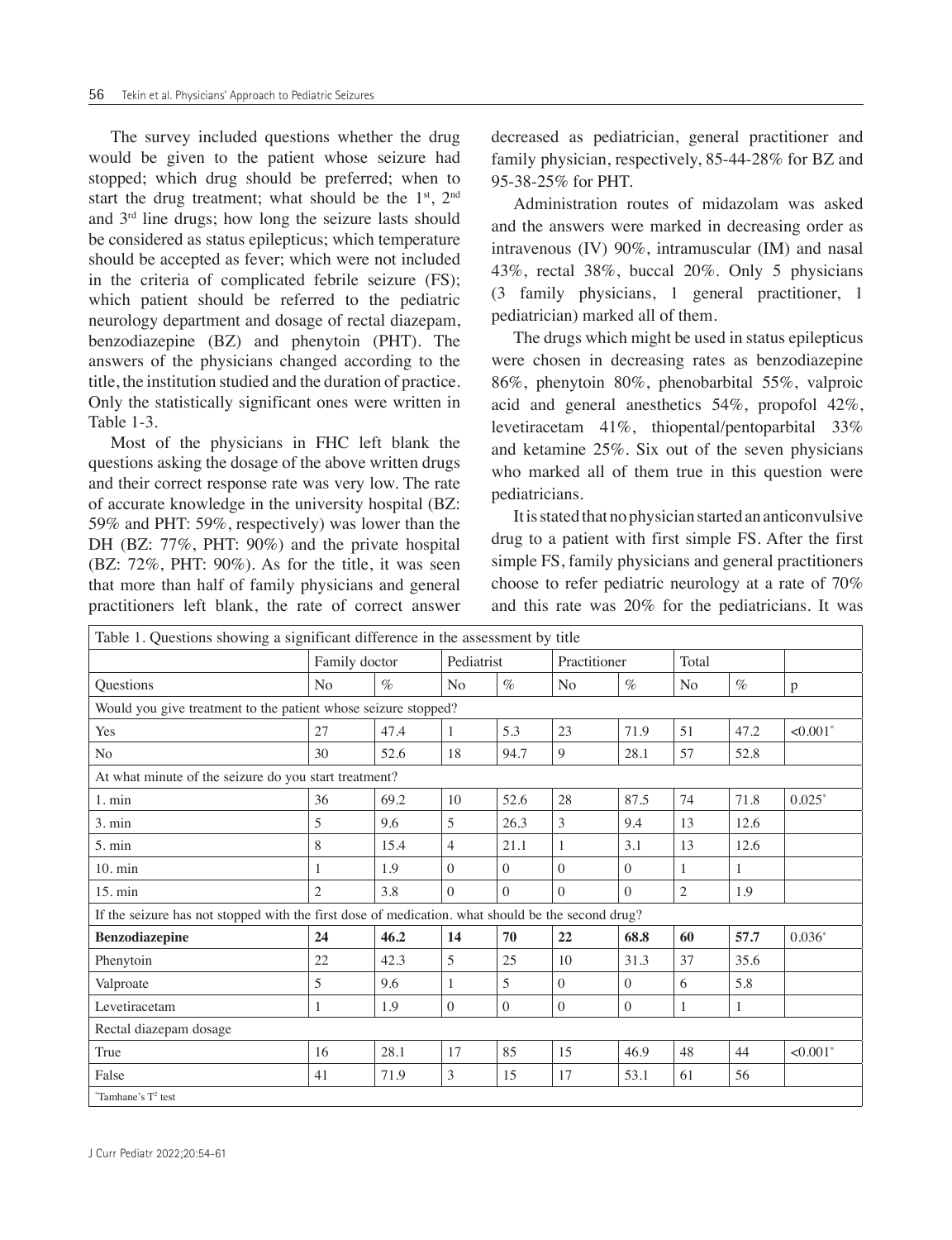observed that the rate of referral to pediatric neurology including pediatricians increased significantly (>90%) in recurrent FS.

Physicians working in the university hospital answered the question about the indication for performing LP in febrile seizure correctly at the highest rate.

In the question asking about referral of the patient

with afebrile seizure to pediatric neurology, family physicians and general practitioners stated that they would refer the patient with first afebrile seizure at a rate of 50% and the patient with recurrent afebrile seizures at a rate of 80%. The referral rate of the pediatricians was 85% for the first and 95% for the recurrent afebrile seizure.

| Table 2. Questions showing a significant difference in the assessment by institution              |                         |                |                      |                  |                        |                |                     |                |                |      |                          |
|---------------------------------------------------------------------------------------------------|-------------------------|----------------|----------------------|------------------|------------------------|----------------|---------------------|----------------|----------------|------|--------------------------|
|                                                                                                   | Family health<br>center |                | District<br>hospital |                  | University<br>hospital |                | Private<br>hospital |                | Total          |      |                          |
| <b>Ouestions</b>                                                                                  | N <sub>o</sub>          | $\%$           | N <sub>o</sub>       | $\%$             | N <sub>o</sub>         | $\%$           | No                  | $\%$           | No             | $\%$ | p                        |
| How many minutes of the seizure will you accept as status?                                        |                         |                |                      |                  |                        |                |                     |                |                |      |                          |
| 5                                                                                                 | 8                       | 15.1           | 5                    | 22.7             | 11                     | 50             | $\mathbf{0}$        | $\overline{0}$ | 24             | 22.2 | $0.015*$                 |
| 10                                                                                                | 12                      | 22.6           | 1                    | 4.5              | $\overline{2}$         | 9.1            | $\mathfrak{2}$      | 18.2           | 17             | 15.7 |                          |
| 15                                                                                                | 9                       | 17.0           | 3                    | 13.6             | $\overline{4}$         | 18.2           | $\mathbf{1}$        | 9.1            | 17             | 15.7 | $\frac{1}{2}$            |
| 30                                                                                                | 21                      | 39.6           | 13                   | 59.1             | $\overline{4}$         | 18.2           | 8                   | 72.7           | 46             | 42.6 | $\overline{\phantom{a}}$ |
| 60                                                                                                | 3                       | 5.7            | $\Omega$             | $\theta$         | $\mathbf{1}$           | 4.5            | $\Omega$            | $\theta$       | $\overline{4}$ | 3.7  | L,                       |
| If the seizure has not stopped with the first dose of medication. what should be the second drug? |                         |                |                      |                  |                        |                |                     |                |                |      |                          |
| <b>Benzodiazepine</b>                                                                             | 14                      | 35             | 12                   | 85.7             | 10                     | 83.3           | $\mathbf{1}$        | 33.3           | 37             | 53.6 | $0.001*$                 |
| Phenytoin                                                                                         | 21                      | 52.5           | $\mathbf{1}$         | 7.1              | $\mathfrak{2}$         | 16.7           | $\mathbf{1}$        | 33.3           | 25             | 36.2 |                          |
| Valproate                                                                                         | 5                       | 12.5           | $\overline{0}$       | $\boldsymbol{0}$ | $\theta$               | $\theta$       | $\mathbf{1}$        | 33.3           | 6              | 8.7  |                          |
| Levetiracetam                                                                                     | $\overline{0}$          | $\Omega$       | $\mathbf{1}$         | 7.1              | $\Omega$               | $\overline{0}$ | $\Omega$            | $\overline{0}$ | $\mathbf{1}$   | 1.4  |                          |
| Which drug should be administered if it has not stopped despite two doses of benzodiazepines?     |                         |                |                      |                  |                        |                |                     |                |                |      |                          |
| Benzodiazepine                                                                                    | 9                       | 25             | 7                    | 50               | $\sqrt{2}$             | 16.7           | $\mathbf{0}$        | $\overline{0}$ | 18             | 27.7 | $0.011*$                 |
| Phenytoin                                                                                         | 13                      | 36.1           | 6                    | 42.9             | 8                      | 66.7           | 1                   | 33.3           | 28             | 43.1 | ÷,                       |
| Valproate                                                                                         | 8                       | 22.2           | $\boldsymbol{0}$     | $\boldsymbol{0}$ | $\boldsymbol{0}$       | $\overline{0}$ | $\mathbf{1}$        | 33.3           | 9              | 13.8 | $\overline{a}$           |
| Levetiracetam                                                                                     | 6                       | 16.7           | $\mathbf{1}$         | 7.1              | $\mathfrak{2}$         | 16.7           | $\mathbf{1}$        | 33.3           | 10             | 15.4 | $\overline{a}$           |
| Rectal diazepam dosage                                                                            |                         |                |                      |                  |                        |                |                     |                |                |      |                          |
| True                                                                                              | 8                       | 14.8           | 18                   | 81.8             | 14                     | 63.6           | 8                   | 72.7           | 48             | 44   | $< 0.001$ <sup>*</sup>   |
| False                                                                                             | 46                      | 85.2           | $\overline{4}$       | 18.2             | 8                      | 36.4           | 3                   | 27.3           | 61             | 56   |                          |
| Body temperature accepted as fever                                                                |                         |                |                      |                  |                        |                |                     |                |                |      |                          |
| 37                                                                                                | $\mathfrak{2}$          | 4.8            | $\mathfrak{2}$       | 14.3             | $\overline{4}$         | 33.3           | $\mathbf{0}$        | $\overline{0}$ | $\,8\,$        | 11.3 | $< 0.001$ *              |
| 37.3                                                                                              | $\overline{2}$          | 4.8            | $\mathbf{1}$         | 7.1              | $\overline{0}$         | $\overline{0}$ | $\mathbf{0}$        | $\overline{0}$ | 3              | 4.2  |                          |
| 37.5                                                                                              | 11                      | 26.2           | 5                    | 35.7             | 5                      | 41.7           | $\overline{2}$      | 66.7           | 23             | 32.4 |                          |
| 38                                                                                                | 19                      | 45.2           | 4                    | 28.6             | 3                      | 25.0           | $\mathbf{1}$        | 33.3           | 27             | 38.0 | $\frac{1}{2}$            |
| 38.5                                                                                              | 8                       | 19.0           | $\overline{c}$       | 14.3             | $\overline{0}$         | $\overline{0}$ | $\mathbf{0}$        | $\mathbf{0}$   | 10             | 14.1 | L.                       |
| Which is not criteria of complicated FS?                                                          |                         |                |                      |                  |                        |                |                     |                |                |      |                          |
| Seizure lasting more than 15 minutes                                                              | 6                       | 15.4           | $\mathbf{0}$         | $\overline{0}$   | $\mathbf{1}$           | 8.3            | $\mathbf{0}$        | $\mathbf{0}$   | $\overline{7}$ | 10.3 | $0.021*$                 |
| More than one seizure in 24 hours                                                                 | $\mathbf{1}$            | 2.6            | $\mathbf{1}$         | 7.1              | $\overline{0}$         | $\overline{0}$ | $\overline{0}$      | $\overline{0}$ | $\mathfrak{2}$ | 2.9  |                          |
| Postictal neurological abnormality                                                                | $\boldsymbol{0}$        | $\overline{0}$ | $\mathbf{0}$         | $\overline{0}$   | $\mathbf{1}$           | 8.3            | $\mathbf{0}$        | $\overline{0}$ | $\mathbf{1}$   | 1.5  | ä,                       |
| Focal seizure                                                                                     | 11                      | 28.2           | $\mathfrak{Z}$       | 21.4             | $\mathbf{1}$           | 8.3            | $\mathbf{0}$        | $\overline{0}$ | 15             | 22.1 | ä,                       |
| Seizure lasting more than 5 minutes                                                               | 21                      | 53.8           | 10                   | 71.4             | 9                      | 75             | 3                   | 100            | 43             | 63.2 | ä,                       |
| "Tamhane's T <sup>2</sup> test                                                                    |                         |                |                      |                  |                        |                |                     |                |                |      |                          |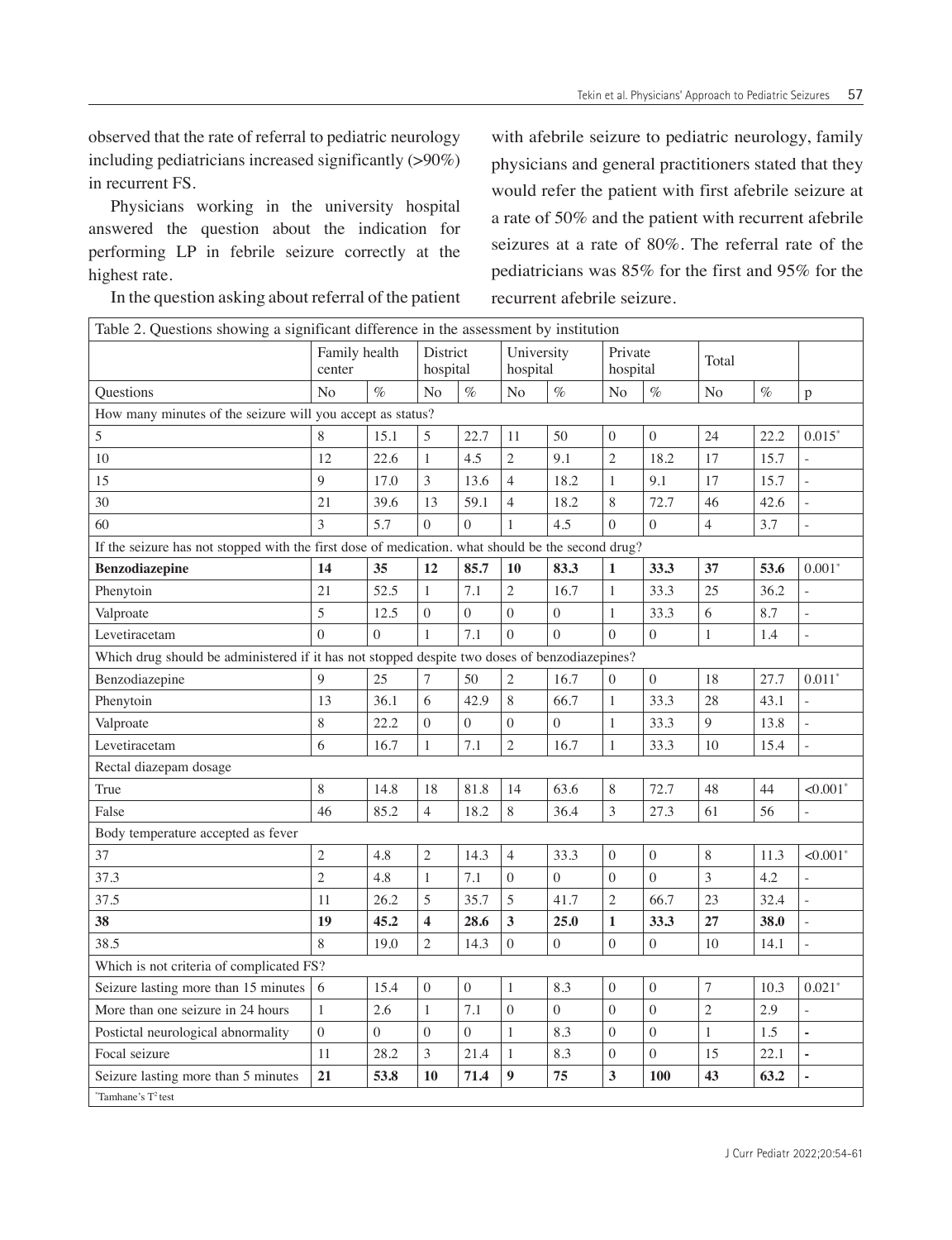| Table 3. Questions showing a significant difference in the evaluation according to the duration of practice |                              |          |                |      |                |      |                |      |              |  |  |  |
|-------------------------------------------------------------------------------------------------------------|------------------------------|----------|----------------|------|----------------|------|----------------|------|--------------|--|--|--|
|                                                                                                             | Duration of medical practice |          |                |      |                |      |                |      |              |  |  |  |
|                                                                                                             | $1-5$ years                  |          | 5-10 years     |      | $>10$ years    |      | Total          |      |              |  |  |  |
| Questions                                                                                                   | N <sub>o</sub>               | $\%$     | N <sub>o</sub> | $\%$ | N <sub>o</sub> | $\%$ | N <sub>o</sub> | $\%$ | $\mathbf{p}$ |  |  |  |
| Would you give treatment to the patient whose seizure stopped?                                              |                              |          |                |      |                |      |                |      |              |  |  |  |
| Yes                                                                                                         | 21                           | 63.9     | 6              | 27.3 | 24             | 45.3 | 51             | 47.2 | $0.029*$     |  |  |  |
| N <sub>0</sub>                                                                                              | 12                           | 36.4     | 16             | 72.7 | 29             | 54.7 | 57             | 52.8 | $\sim$       |  |  |  |
| How many minutes of the seizure will you accept as status?                                                  |                              |          |                |      |                |      |                |      |              |  |  |  |
| 5                                                                                                           | 17                           | 51.5     | $\overline{2}$ | 9.1  | 5              | 9.4  | 24             | 22.2 | $0.006*$     |  |  |  |
| 10                                                                                                          | 3                            | 9.1      | $\overline{4}$ | 18.2 | 10             | 18.9 | 17             | 15.7 |              |  |  |  |
| 15                                                                                                          | 1                            | 3.0      | 6              | 27.3 | 10             | 18.9 | 17             | 15.7 | $\sim$       |  |  |  |
| 30                                                                                                          | 12                           | 36.4     | 8              | 36.4 | 26             | 49.1 | 46             | 42.6 | $\sim$       |  |  |  |
| 60                                                                                                          | $\Omega$                     | $\Omega$ | $\overline{2}$ | 9.1  | $\overline{2}$ | 3.8  | $\overline{4}$ | 3.7  | ÷.           |  |  |  |
| If the seizure has not stopped with the first dose of medication what should be the second drug?            |                              |          |                |      |                |      |                |      |              |  |  |  |
| <b>Benzodiazepine</b>                                                                                       | 23                           | 67.9     | 15             | 68.2 | 22             | 44.9 | 60             | 57.7 | $0.040*$     |  |  |  |
| Phenytoin                                                                                                   | 9                            | 27.3     | 6              | 27.3 | 22             | 44.9 | 37             | 35.6 | $\sim$       |  |  |  |
| Valproate                                                                                                   | 1                            | 3.0      | $\Omega$       | 0.0  | 5              | 10.2 | 6              | 5.8  | ÷,           |  |  |  |
| Levetiracetam                                                                                               | $\Omega$                     | 0.0      | 1              | 4.5  | $\theta$       | 0.0  | 1              | 1.0  | $\sim$       |  |  |  |
| Rectal diazepam dosage                                                                                      |                              |          |                |      |                |      |                |      |              |  |  |  |
| <b>True</b>                                                                                                 | 20                           | 60.6     | 12             | 54.5 | 16             | 29.6 | 48             | 44.0 | $0.010*$     |  |  |  |
| False                                                                                                       | 13                           | 39.4     | 10             | 45.5 | 38             | 70.4 | 61             | 56.0 | $\sim$       |  |  |  |
| "Tamhane's $T^2$ test                                                                                       |                              |          |                |      |                |      |                |      |              |  |  |  |

#### **Discussion**

Assessment and interventions of the patient who comes to the emergency room with a seizure should be performed simultaneously. For this reason, the team should have an algorithm for approaching the patient with a seizure, and this algorithm should be applied routinely to each patient. With this study, we tried to understand the approaches of physicians working in different centers with different titles. Since the deficiencies cannot be corrected without revealing the situation, this study was planned to determine the situation and then plan in-service trainings.

We have seen that blood pressure measurement and aspiration remain secondary among the interventions that should be done to the patient with seizures. Even in the university hospital, interventions were performed at a low rate (aspiration 36%, blood glucose and pressure measurement 50%). In this question, physicians working in the private hospital marked measurement of the blood glucose and the temperature, supplying vascular access and oxygen as 100%. This situation emphasized the importance of establishing the routines of the centers (2). In addition, this situation can be attributed to the fact that the people working in private hospitals change in a longer period, and the staff change period is shorter in the state hospital and university hospital.

Half of the family physicians and approximately one third of the general practitioners were in favor of administering medication to the patient whose seizure stopped. Most of these physicians did not seem to go on duty so they stay away from clinical practice. Pediatricians stated that they would not prescribe medicine.

When we asked about the time to start drug treatment during the seizure, we realized that all physicians would start at the 1st minute despite the correct answer would be 5 minutes. Since it is not known how long the patient has had a seizure at the arrival, it may be appropriate to start treatment immediately in a patient who comes to the emergency room with seizures. It was clear that our colleagues thought so.

It is known that the majority of seizures are brief, and once a seizure lasts more than 5 minutes it is likely to be prolonged (4). In this case, the first choise drug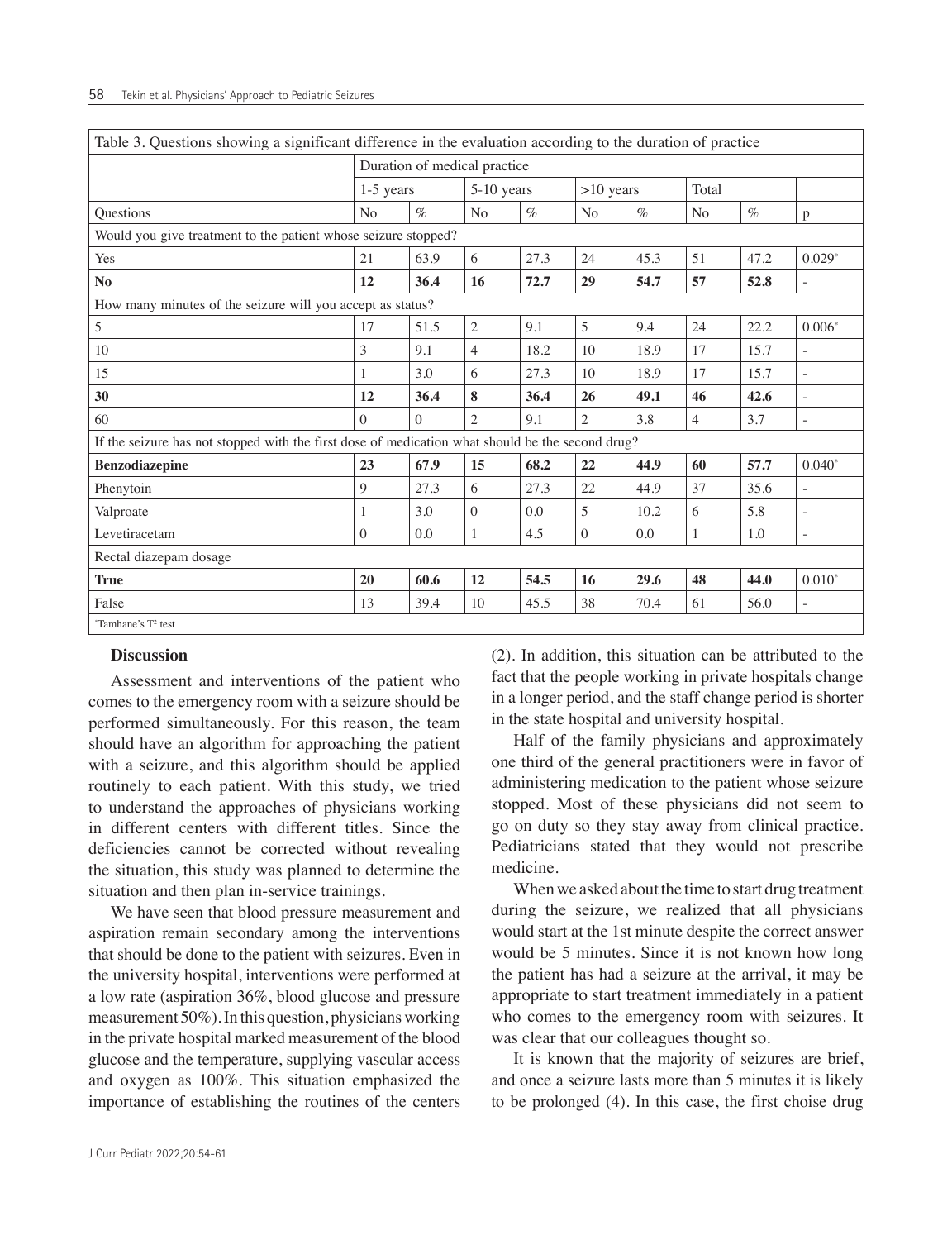preferred to stop seizure is benzodiazepines. If there is no response to the first dose, the second dose can be administered with an interval of 5 minutes (5,6). In the absence of intravenous access, buccal midazolam or rectal diazepam are therefore acceptable first-line anticonvulsants for the treatment of an acute tonic-clonic convulsion that has lasted at least five minutes (7).

As the year of practicing medicine got longer, it was seen that after the first benzodiazepine dose, second line drugs were used instead of second dose of BZ. It was observed that the rate of correct knowledge of the rectal diazepam dose decreased. It was also observed that as the year of practicing medicine got longer, the rate of acceptance of SE as 30 minutes increased. Physicians who had experienced less than 5 years stated SE as more than 5 minutes. We may find this logical if we consider the changes in status epilepticus over time. Also, young physicians were in favor of administering medication to a patient whose seizure had stopped. We thought that, approaches could change along with experience. This situation made us think that information that was not used over the years was forgotten, and stereotyped information was remembered.

There have been many changes in the definition of SE in terms of duration over the time (4,8,9). According to the generally accepted conventional view, it is the seizure activity that lasts 30 minutes or longer or the presence of two or more seizures without improvement in consciousness (10). In 1998, Lowenstein et al. (11) defined SE in children over 5 years old and adults as seizures lasting for at least 5 minutes or 2 or more seizures between which consciousness was not fully recovered. Current definition of SE is a condition resulting either from the failure of the mechanisms responsible for seizure termination or from the initiation of mechanisms, which lead to abnormally prolonged seizures (after time point t1). It is a condition, which can have long-term consequences (after time point t2), including neuronal death, neuronal injury, and alteration of neuronal networks, depending on the type and duration of seizures (12,13). It was reported as t1: 5 min, t2: 30 min for convulsive (tonic clonic) status, and t1: 10 min,  $t2 > 60$  min, for focal status with impaired consciousness. It should be taken into consideration that these periods may vary, as there is not enough evidence yet (10-12,14,15). We did not clarified focal or generalized SE and we accepted SE as 30 min.

Consensus reports define fever as 38.0 °C for febrile convulsion (16-18). We see that physicians working in family health centers gave correct answer to the question of body temperature accepted as fever statistically significantly. The pediatricians who encountered more febrile seizures mostly accepted fever as subfebrile fever of 37.5 °C. It was thought that pediatricians gave this answer, since seizures could occur even if the fever value was lower than 38 degrees.

In Keleş et al. (19) studies, 62.1% of the pediatricians participating in the study and 51.6% of the general practitioners stated that the fever should be at least 38.0 °C in order to be called FS.

Regarding the application of LP to the patient who has febrile seizures, it was observed that the approach of all physicians, including pediatricians was not clear. Patients with incomplete vaccination between 6-12 months were not marked by half of the pediatricians despite it should be considered as LP criteria. Misunderstanding of the question or the distracting old information "every patient under the age of 1 year" given in the other answer option may have been confusing. Indications for LP have been reported by the American Academy of Pediatrics for patients presenting with febrile seizures (20). In the report of APA in 1996, lumbar puncture (LP) was strongly recommended for children under 12 months who presented with the first simple febrile seizure, and it was suggested that it should be considered in children aged 12- 18 months. APA renewed its recommendations for patients with simple febrile seizures in 2011. In this report, LP was recommended for every child with febrile seizures and clinical signs and symptoms of meningitis. It has been suggested that LP can be considered in babies aged between 6 and 12 months if Hib/pneumococcal vaccines are missing, if the vaccination status is unknown, or if antibiotics were used before the seizure (21).

Insufficient knowledge of the buccal route, one of the routes of application of midazolam was noteworthy. It is known that benzodiazepines can be administered intranasally, buccally and rectally (22), and buccal midazolam is effective in order not to waste time when intravenous route cannot be found (23-25).

We think that the buccal application is not marked because it is still not widely used in Turkey.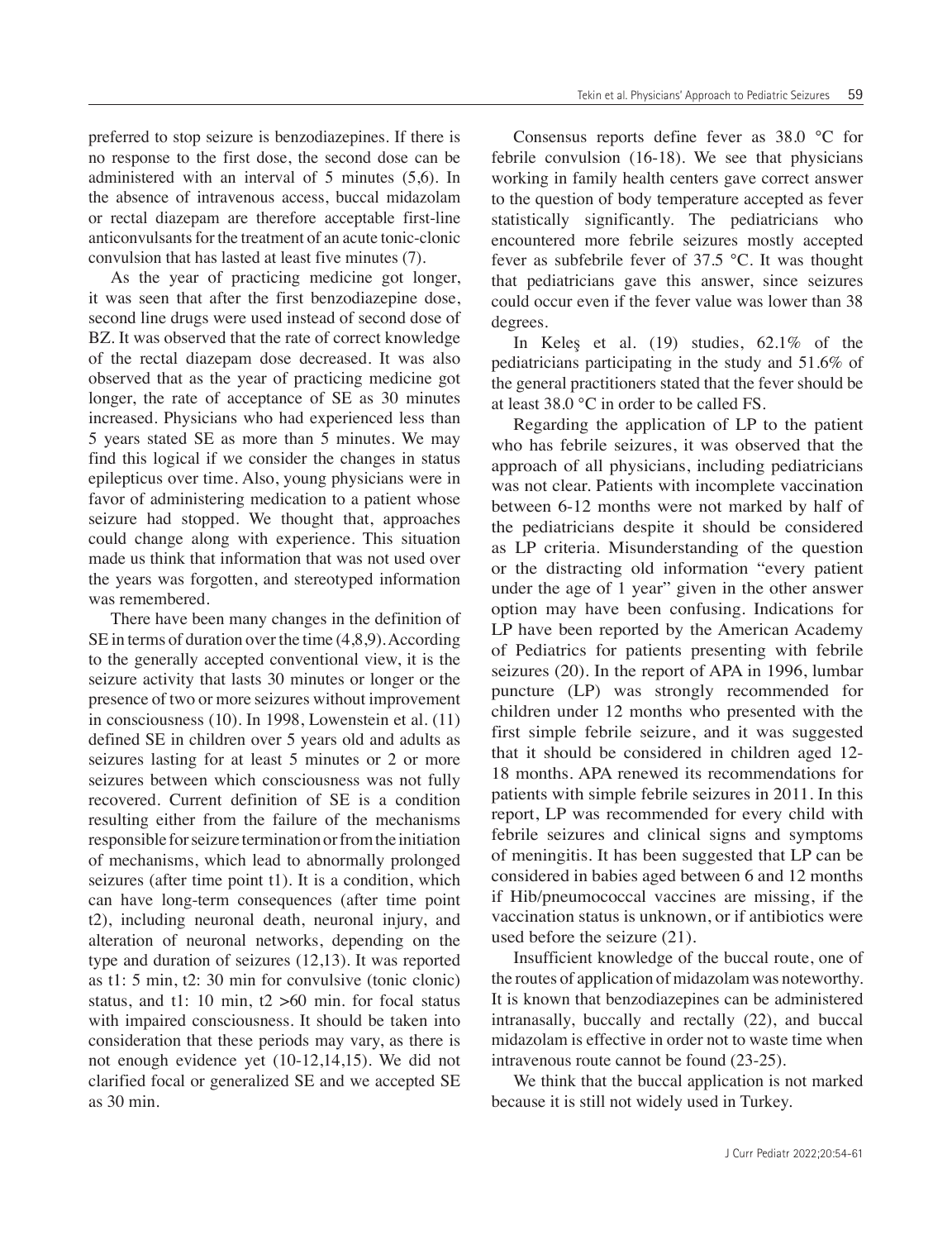The difference between the instutitions in the questions of the dosage of the drugs are challenging because in all centers, the patient is first greeted by the general practitioner, then referred to a specialist or pediatrician. It was thought that this result was obtained because the practitioners working in the university hospital directed the patient to the specialist more easily and did not manage the patient one-toone. Another explanation may be that many different practitioners worked at the University hospital, in the other centers the staff is more stable.

It was more widely known by pediatricians that the patient who presented with the first afebrile seizure should undergo cranial imaging, have an EEG, and anticonvulsive drug should not be initiated. We think that it is because pediatricians have met with pediatric patients in their specialty education and work life.

The accuracy rates of defining febrile convulsion, initiation of antipyretic medication in the patient with febrile seizure and referral to pediatric neurology were listed as pediatrician, general practitioner and family physicians. That is because of the fact that most of the family physicians did not encounter a patient who had a seizure due to their studies on FHC and CHCs.

The fact that no physician would not initiate anticonvulsive drugs to the patient with the first simple FS showed that there was no information gap/ lack of knowlegde on this subject.

In Keleş et al. (19) study, it was found that the majority of the practitioners (73.9%) referred the patients to pediatric neurology, while the rate of referral by pediatricians was 4%. In this study it is found that for simple FS referral to pediatric neurology by pediatricians was null; but 23.6% of family physicians and 35.5% of the practitioners referred to pediatric neurology. It is thought that the rate of referral to neurology for simple FS is decreasing by time fortunately. The referral rate, including pediatricians, increased significantly (>90%) in recurrent FS.

In the referral question of the patient with the first and recurrent afebrile seizure, all physicians stated that they referred to pediatric neurology. The rate of referral of pediatricians was 85% and 95% for the first and recurrent seizures, these rates were 53-80% and 68-65% respectively for the family physicians and general practitioners. This this means that there should be awareness on this issue in groups other than pediatricians.

In addition, 55% of the physicians working in private hospitals did not refer the patients with complicated FS and afebrile seizures to pediatric neurology. It was observed that the referral rate was high in DHs. This situation can be explained by the desire of families to go to a more advanced center and the insufficient medical facilities in the hospitals in districts. The situation in private hospitals, on the other hand, may be due to their efforts to deal with the problems within their own, since there were no pediatric neurologists in our city before.

#### **Conclusion**

It is very important to reveal the attitudes and knowledge of pediatricians, family physicians and general practitioners about their approach to a child with seizures in terms of identifying deficiencies in this regard and organizing their education.

We have already conducted a study to understand the situation in our city, although it is not appropriate to reflect this to the general, we have seen that pediatricians keep their knowledge, and family physicians and general practitioners need in-service training, although it varies according to the center they work.

In this study, it was seen that there are different applications and deficiencies on the basis of institution and branch. Considering that practitioners in many centers meet the patients with seizures in the emergency room, we thought that their awareness on this issue should be increased.

#### **Ethics**

*Ethics Committee Approval:* Due approval was obtained from Giresun University Clinical Research Ethics Committee for the study (approval number: 15, date: 18.02.2021).

*Conflict of Interest:* No conflict of interest was declared by the authors.

*Financial Disclosure:* The authors declared that this study received no financial support.

#### **References**

- 1. Friedman MJ, Sharieff GQ. Seizures in children. Pediatr Clin North Am 2006;53:257-77.
- 2. Santillanes G, Luc Q. Emergency department management of seizures in pediatric patients. Pediatr Emerg Med Pract 2015;12:1-25.
- 3. Chelse AB, Kelley K, Hageman JR, Koh S. Initial evaluation and management of a first seizure in children. Pediatr Ann 2013;42:244-8.